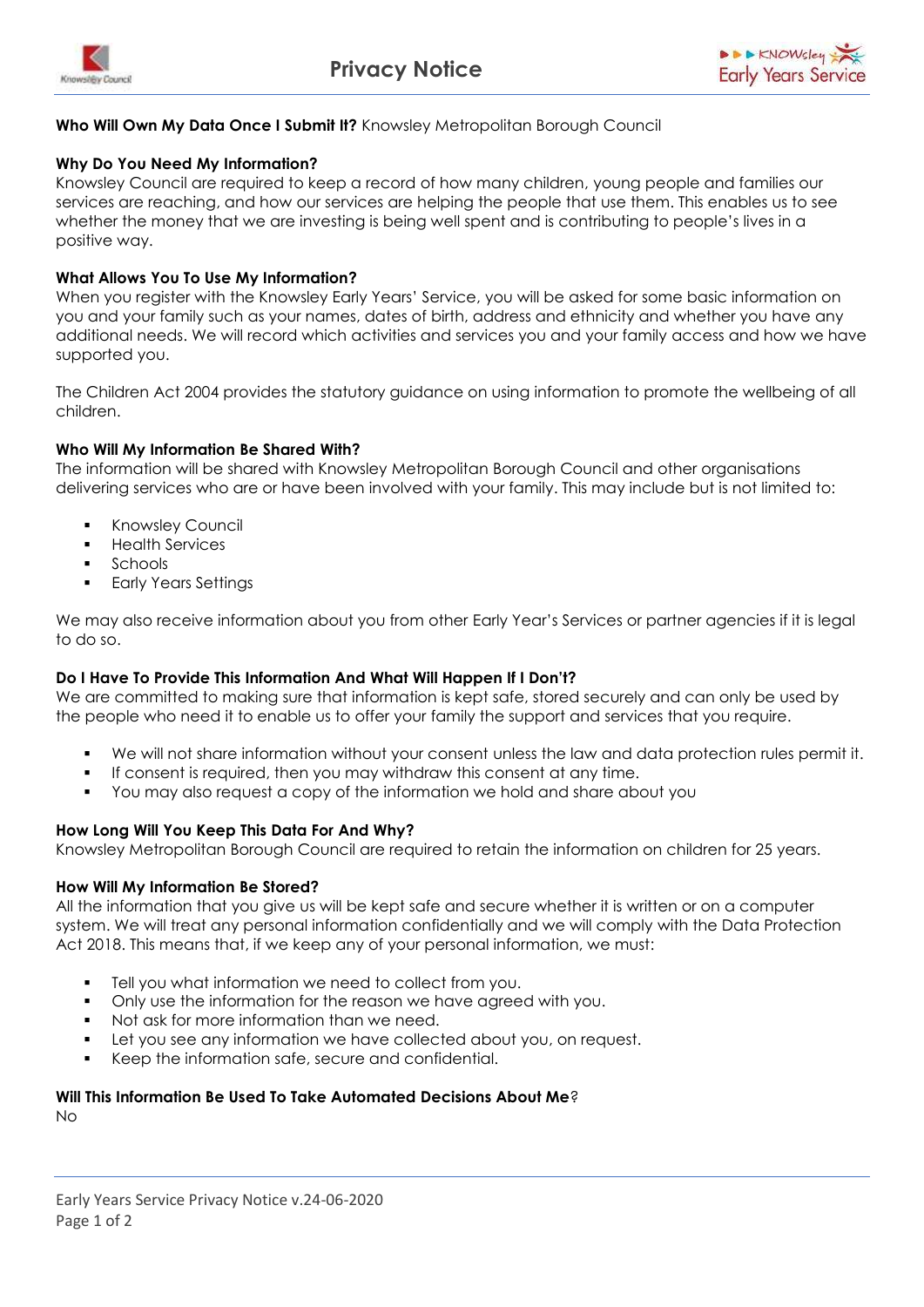# **Privacy Notice**